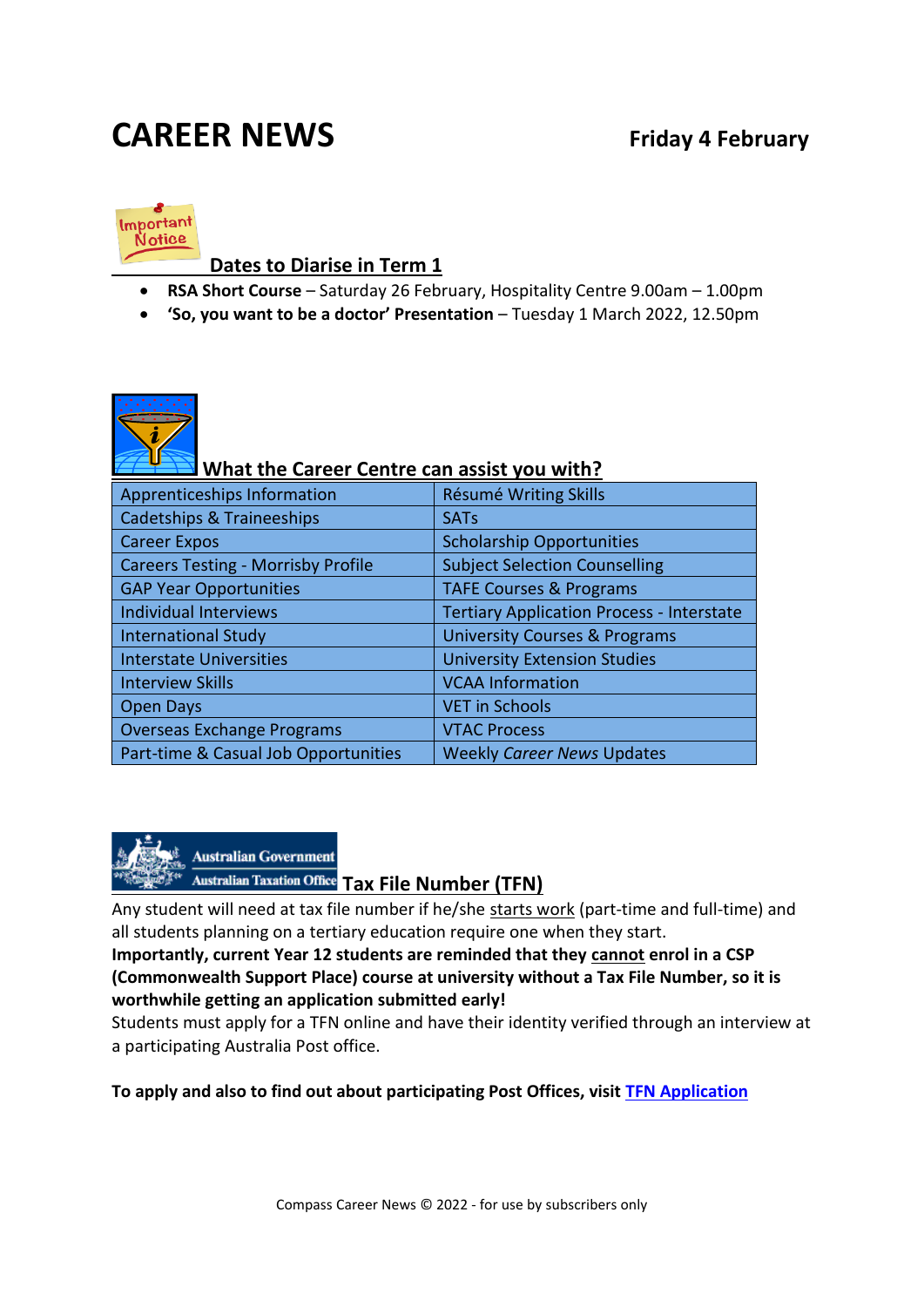

The table below provides a brief comparison of where some Australian universities rank in the *QS World's Top Universities Rankings* for 2022. Students should note that with QS World Rankings looking at over 1300 universities worldwide, the fact that Australia has a number of universities that rank in the top 500 is quite an achievement.

| <b>UNIVERSITY</b>                     | <b>World Ranking</b> |
|---------------------------------------|----------------------|
| <b>Australian National University</b> | 27                   |
| University of Melbourne               | 37                   |
| University of Sydney                  | 38                   |
| University of New South Wales         | 43                   |
| University of Queensland              | 47                   |
| <b>Monash University</b>              | 58                   |
| University of Western Australia       | 93                   |
| University of Adelaide                | 108                  |
| University of Technology (Sydney)     | 133                  |
| University of Wollongong              | 193                  |
| <b>Curtin University</b>              | 194                  |
| <b>University of Newcastle</b>        | 197                  |
| <b>Macquarie University</b>           | 200                  |
| <b>RMIT University</b>                | 206                  |
| Queensland University of Technology   | 213                  |
| <b>Deakin University</b>              | 283                  |
| <b>Griffith University</b>            | 290                  |
| University of Tasmania                | 303                  |
| Swinburne University                  | 321                  |
| University of South Australia         | 326                  |
| La Trobe University                   | 362                  |
| <b>Flinders University</b>            | 407                  |
| James Cook University                 | 424                  |
| University of Canberra                | 436                  |
| <b>Bond University</b>                | 451                  |
| <b>Western Sydney University</b>      | 494                  |

#### **To find out more about the QS World's Top Universities Rankings, visit [QS World](http://www.topuniversities.com/university-rankings/world-university-rankings)  [University Rankings.](http://www.topuniversities.com/university-rankings/world-university-rankings)**

Students might be keen to also browse the *top 50 universities under the age of 50*, of which *University of Technology Sydney (UTS), University of Wollongong, Queensland University of Technology (QUT), Curtin University, RMIT University, Deakin University, University of South Australia (UniSA), Griffith University,* and *Swinburne University of Technology* all place.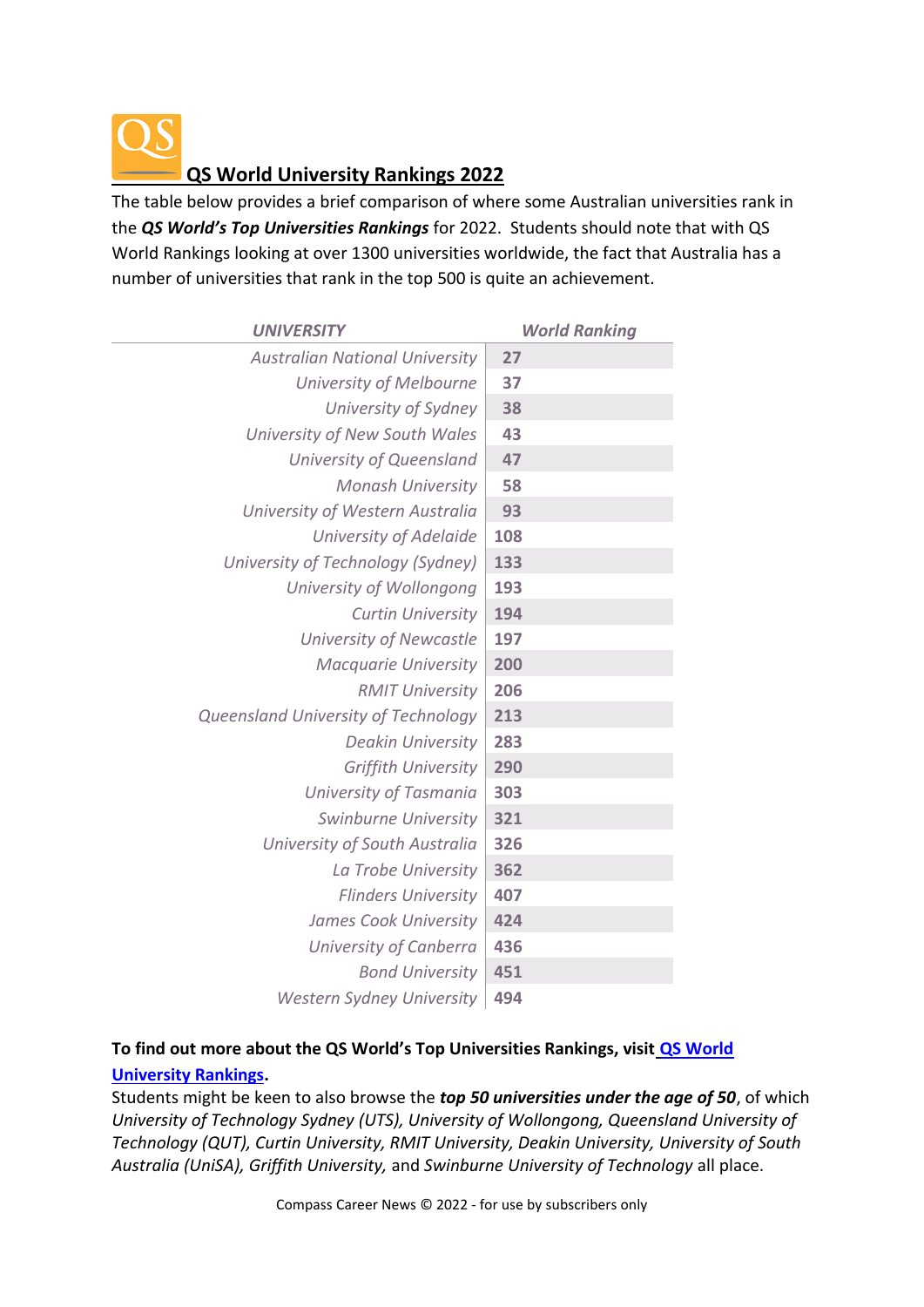

Students considering studying *medicine* or *dentistry* are invited to access the **[iCanMed](https://icanmed.com.au/ucat-guide/)** website for information about *where to study* medicine and dentistry, *what the entry requirements* might be, and all things related to the UCAT test required for most medicine courses. This is an excellent 'go to guide'



### **Bachelor of Arts Reimagined**

Swinburne's *Bachelor of Arts is changing, majorly from 2022.* 

Instead of choosing from a range of single arts subjects, the university has woven disciplines such as politics, history and sociology together into new themed majors including Politics, [Power and Technology;](https://t.mail.swinburne.edu.au/r/?id=h14f5384,49fccee,49fccf5&seid=em%7Ccpn%7Ccp%7Ccps%7Ccpoct21%7C1) [Climate and Social Justice;](https://t.mail.swinburne.edu.au/r/?id=h14f5384,49fccee,49fccf6&seid=em%7Ccpn%7Ccp%7Ccps%7Ccpoct21%7C1) and [Ethics and Technology.](https://t.mail.swinburne.edu.au/r/?id=h14f5384,49fccee,49fccf7&seid=em%7Ccpn%7Ccp%7Ccps%7Ccpoct21%7C1) So, students can connect their passion for a cause, to a course and a meaningful career. Arts students will look at humanity and the complex issues the world is facing from multiple angles and look for innovative solutions. In addition, students will develop skills such as critical and creative thinking, problem solving and digital literacy – all of which are sought after in a range of industries now and in the future.

Students can choose a Bachelor of Arts in a double degree, including a new Arts double with Psychological Sciences to add depth to their chosen field or industry. A reminder too, that with Work Integrated Learning guaranteed as part of the course, students will graduate with real industry experience and ready to turn their passion into a profession.

#### **Students can find out more at** *New* **[Bachelor of Arts.](https://www.swinburne.edu.au/courses/find-a-course/arts-humanities-social-sciences/)**



### **News from La Trobe University**

#### ➢ *New* **Pathways to the Bachelor of Education Programs**

The [Diploma of Teacher Education](https://www.latrobe.edu.au/courses/diploma-of-teacher-education) and [Associate Degree of Teacher Education](https://www.latrobe.edu.au/courses/associate-degree-of-teacher-education) are the new pathways at La Trobe to the Bachelor of Education programs. These pathways replace the Bachelor of Educational Studies. Both pathway courses build the qualifications to transition directly into the second year of the Bachelor of Education (Primary), Bachelor of Education (Secondary) or Bachelor of Early Childhood and Primary Education with full credit.

#### ➢ **Restructured Business Degree**

The [Bachelor of Business](https://www.latrobe.edu.au/courses/bachelor-of-business) will move from a 'tagged' degree (e.g., Bachelor of Business (Marketing)) to a Bachelor of Business and students will choose their major while studying. Students will also have a much larger range of majors and minors to choose from including digital business and international business.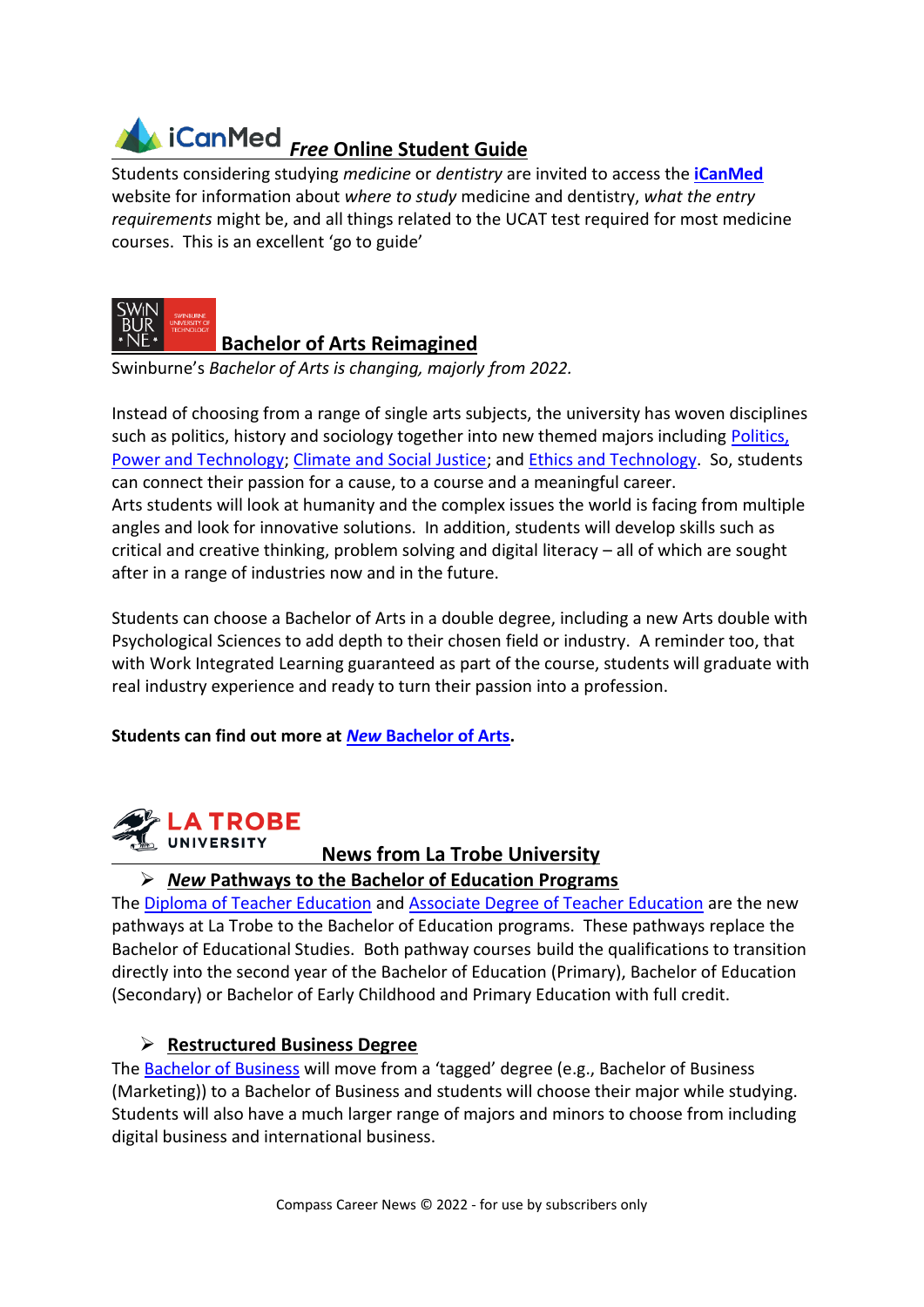#### ➢ **Change to Entry Requirements to Engineering Degrees**

La Trobe has changed the requirements for the [Bachelor of Civil Engineering \(Honours\)](https://www.latrobe.edu.au/courses/bachelor-of-civil-engineering-honours) and [Bachelor of Engineering Honours \(Industrial\)](https://www.latrobe.edu.au/courses/bachelor-of-engineering-honours-industrial) with the removal of either Maths Methods or Specialist Maths requirement and replacement with the requirement of any Unit 3 and 4 VCE Mathematics.



# **Occupational Therapy Courses in Victoria in 2022**

*Occupational therapists assess and treat people who, due to illness, injury or circumstance, are limited in their ability to undertake everyday activities. They assist people to regain lost functions, develop their abilities and social skills, as well as maintain and promote independence in their everyday lives to enhance health and wellbeing -* [Good Universities](https://www.gooduniversitiesguide.com.au/careers-guide/browse/occupational-therapist)  Guide - [Occupational Therapist](https://www.gooduniversitiesguide.com.au/careers-guide/browse/occupational-therapist) *.* 

| <b>UNIVERSITY</b>                            | <b>VCE REQUIREMENTS</b>                                                                                                                                                                                                                                                                           | <b>ATAR</b><br>2022    |
|----------------------------------------------|---------------------------------------------------------------------------------------------------------------------------------------------------------------------------------------------------------------------------------------------------------------------------------------------------|------------------------|
| <b>ACU</b><br>M - Melbourne                  | Units 3 and 4: a study score of at least 30 in English (EAL) or at<br>least 25 in English other than EAL; Units 3 and 4: a study score of<br>at least 25 in one of Biology, Chemistry or Physics.                                                                                                 | 88.00 (M)              |
| <b>Charles Sturt</b><br>AW - Albury-Wodonga  | No VCE prerequisites but completion of Year 12 is required, and<br>an ATAR is used in selection                                                                                                                                                                                                   | 70.55<br>(AW)          |
| <b>Deakin</b><br>G – Geelong W'Front         | Units 3 and 4: a study score of at least 30 in English (EAL) or at<br>least 25 in English other than EAL.                                                                                                                                                                                         | 78.25 (G)              |
| <b>Federation Uni</b><br>Gi – Gippsland      | Units 1 and 2: satisfactory completion in two units (any study<br>combination) of any Mathematics or Units 3 and 4: one of<br>Biology, Chemistry, Health And Human Development, any<br>Mathematics, Physical Education or Physics; Units 3 and 4: a<br>study score of at least 25 in any English. | 60.35 (Gi)             |
| La Trobe<br>$B -$ Bendigo<br>$M - Melbourne$ | Units 3 and 4: a study score of at least 30 in English (EAL) or at<br>least 25 in English other than EAL.                                                                                                                                                                                         | 75.45 (B)<br>88.55 (M) |
| <b>Monash</b><br>P - Peninsula               | Units 3 and 4: a study score of at least 27 in English (EAL) or at<br>least 25 in English other than EAL.                                                                                                                                                                                         | 85.15 (P)              |

#### **Occupational Therapy is offered at the following Victorian Universities –**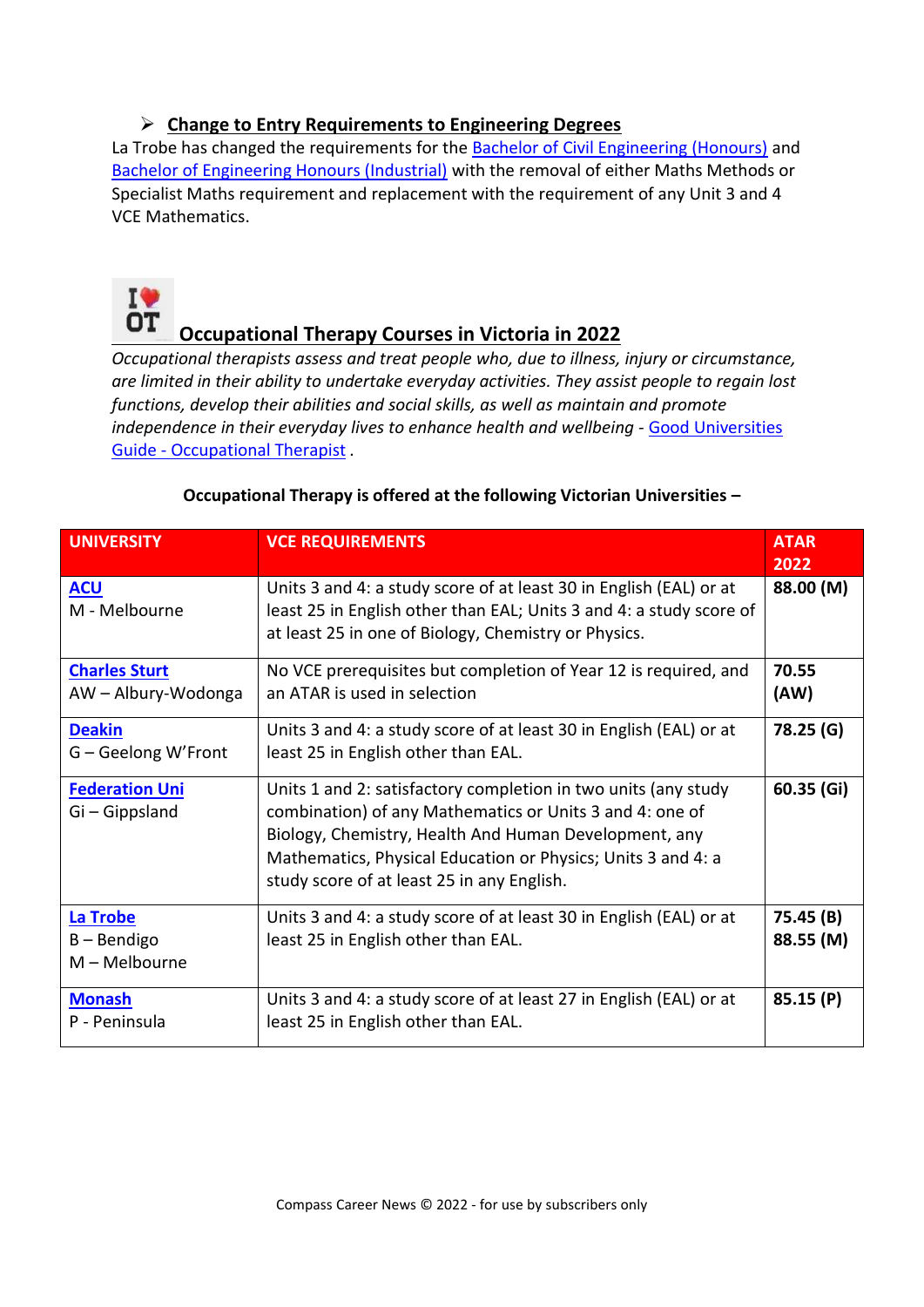

### **The Hansen Scholarship 2023**

The *Hansen Scholarship Program* was first introduced in 2020, and it offers 20 talented students from around Australia a generous package of accommodation, financial support, mentoring and pastoral care.

#### **Selection is based on:**

- Track record of academic excellence and a commitment to academic success in university studies
- Demonstrated ability to achieve success in the face of adversity and overcome obstacles
- Demonstrated ability to apply skills and strengths towards activities which benefit others
- Demonstrated ability to work effectively in a team and lead those around you
- Likelihood of thriving as a Hansen Scholar and actively contributing to the Hansen Scholarship Program

#### **Benefits of the scholarship include –**

- A standard room for 48 weeks each year, at no charge, for the standard full-time, three-year undergraduate degree at Little Hall residence in Lincoln Square South An allowance of \$4000 per year for general living expenses for the standard full-time duration of the undergraduate degree
- Full fee remission for asylum seekers who would otherwise have to pay international fees
- A one-time grant of up to \$4000 to support an approved activity for the Scholar's development such as an international exchange, an international subject, an internship or similar role
- Access to a mentoring program, pastoral care, and development programs available to all students at Little Hall as well as a tailored program of mentoring and support exclusively for Hansen Scholars
- Priority access to graduate accommodation at Little Hall should the Hansen Scholar wish to pursue graduate studies at Melbourne after completing their undergraduate degree
- Next steps funding after completion of the scholar's undergraduate degree (competitive process to apply for up to \$10,000 for a short-term activity or up to \$20,000 for further study)
- From 2022, students who meet the requirements for the Melbourne Chancellor's Scholarship will receive the Melbourne Chancellor's Scholarship Guaranteed Commonwealth Supported Place in one of the professional master degrees for students who meet the prerequisite course and entry requirements for the master degree

Applications open on 7 February 2022, and close on 9 March 2022.

**Find out more at [The Hansen Scholarship Program.](https://study.unimelb.edu.au/study-with-us/hansen-scholarship-program)**